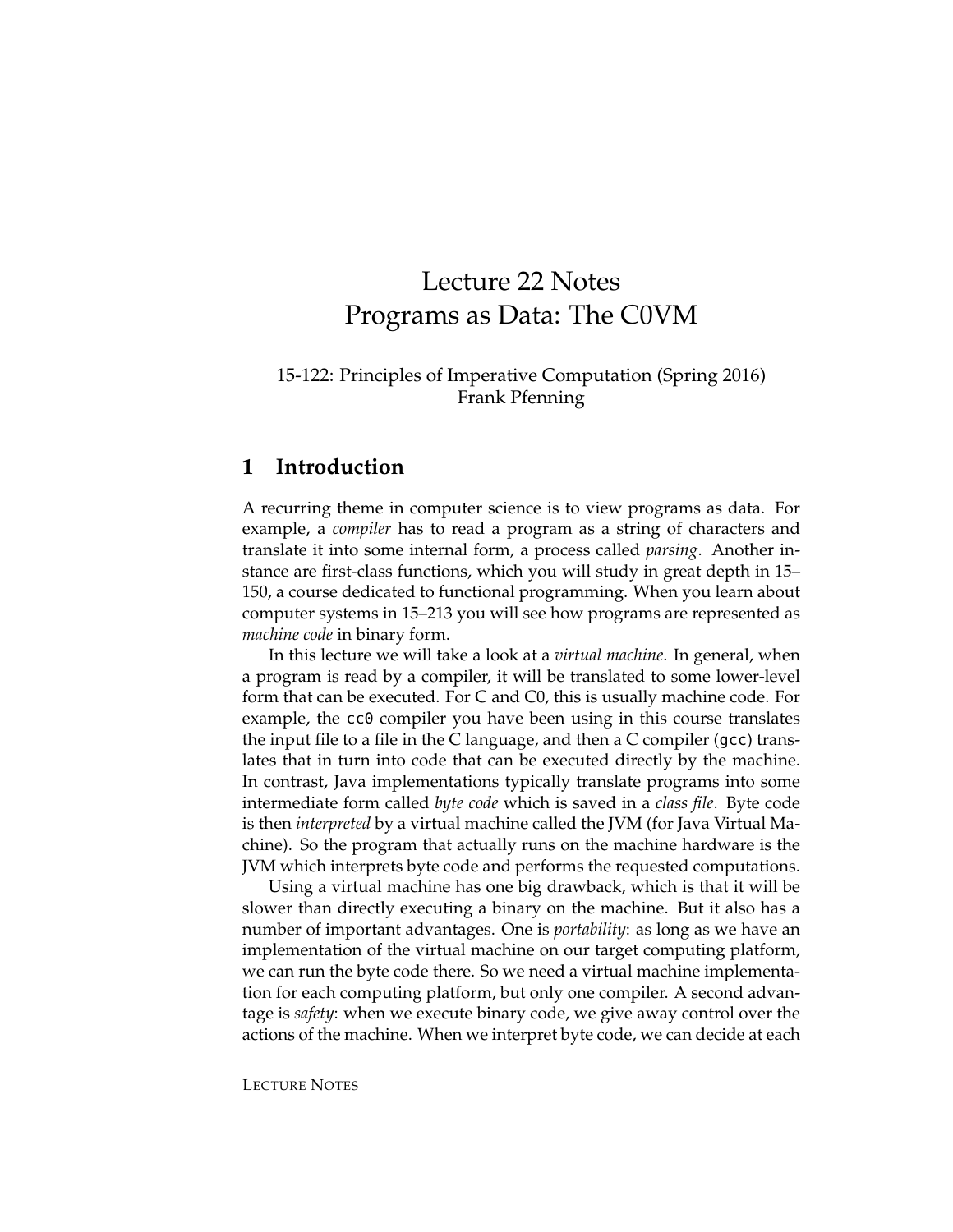step if we want to permit an action or not, possibly terminating execution if the byte code would do something undesirable like reformatting the hard disk or crashing the computer. The combination of these two advantages led the designers of Java to create an abstract machine. The intent was for Java to be used for mobile code, embedded in web pages or downloaded from the Internet, which may not be trusted or simply be faulty. Therefore safety was one of the overriding concerns in the design.

In this lecture we explore how to apply the same principles to develop a virtual machine to implement C0. We call this the C0VM and in the last assignment of this course you will have the opportunity to implement it. The cc0 compiler has an option (-b) to produce bytecode appropriate for the C0VM. This will give you insight not only into programs-as-data, but also into how C0 is executed, its *operational semantics*.

As a side remark, at the time the C language was designed, machines were slow and memory was scarce compared to today. Therefore, *efficiency* was a principal design concern. As a result, C sacrificed safety in a number of crucial places, a decision we still pay for today. Any time you download a security patch for some program, chances are a virus or worm or other malware was found that takes advantage of the lack of safety in C in order to attack your machine. The most gaping hole is that C does not check if array accesses are in bounds. So by assigning to  $A[k]$  where k is greater than the size of the array, you may be able to write to some arbitrary place in memory and, for example, install malicious code. In 15–213 *Computer Systems* you will learn precisely how these kinds of attacks work, because you will carry out some of your own!

In C0, we spent considerable time and effort to trim down the C language so that it would permit a safe implementation. This makes it marginally slower than C on some programs, but it means you will not have to try to debug programs that crash unpredictably. You have been introduced to all the unsafe features of C, when the course switched to C, and we taught you programming practices that avoid these kinds of behavior. But it is very difficult, even for experienced teams of programmers, as the large number of security-relevant bugs in today's commercial software attests. One might ask why program in C at all? One reason is that many of you, as practicing programmers, will have to deal with large amounts of legacy code that is written in C or  $C_{++}$ . As such, you should be able to understand, write, and work with these languages. The other reason is that there are low-level systems-oriented programs such as operating systems kernels, device drivers, garbage collectors, networking software, etc., that are difficult to write in safe languages and are usually written in a combina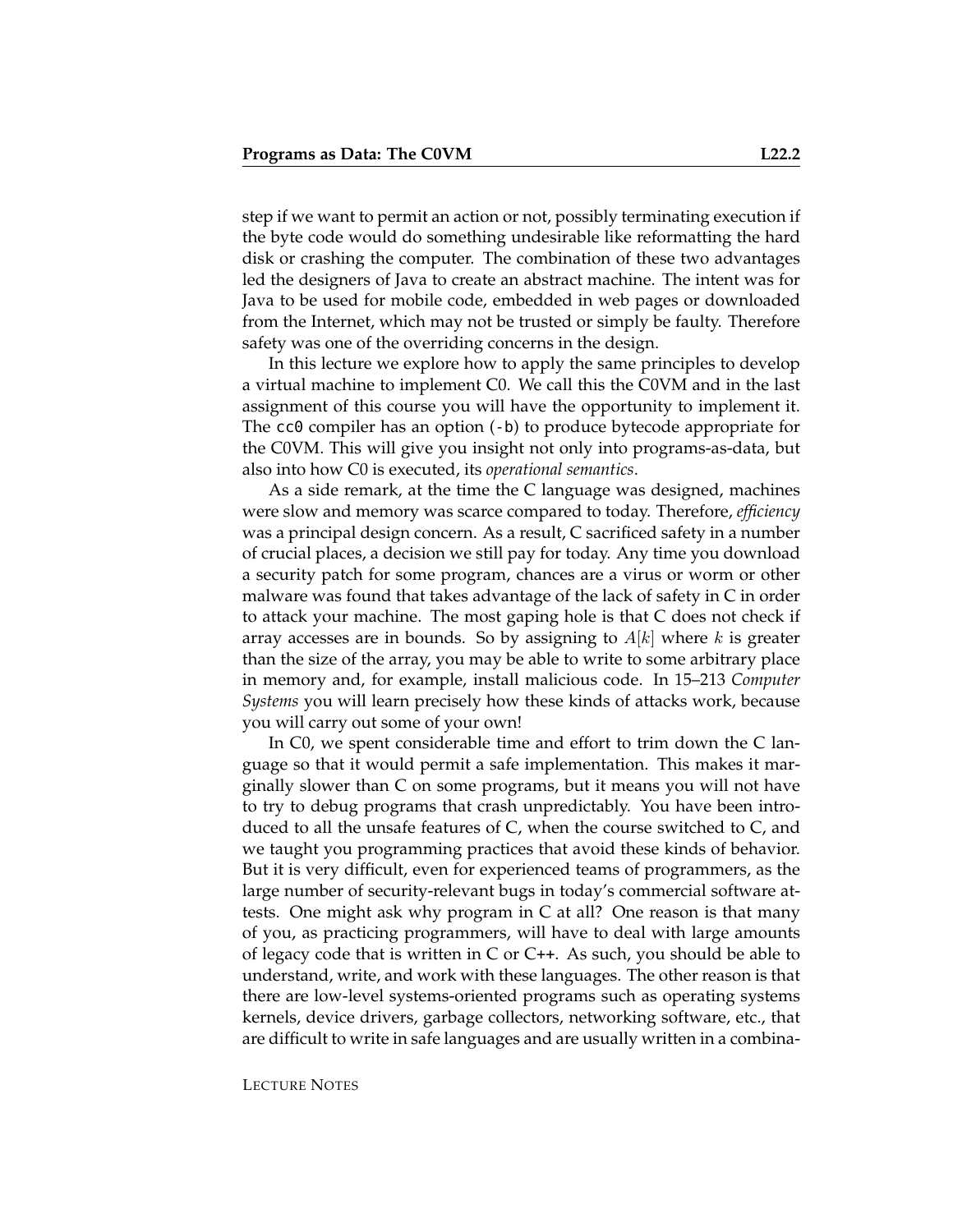tion of C and machine code. But don't lose hope: research in programming language has made great strides of the last two decades, and there is an ongoing effort at Carnegie Mellon to build an operating system based on a safe language that is a cousin of C. So perhaps we won't be tied to an unsafe language and a flood of security patches forever.

Implementing a virtual machine is actually one of the applications where even today C is usually the language of choice. That's because C gives you control over the memory layout of data, and also permits the kind of optimizations that are crucial to make a virtual machine efficient. Here, we don't care so much about efficiency, being mostly interested in correctness and clarity, but we still use C to implement the C0VM.

# **2 A Stack Machine**

The C0VM is a *stack machine*. This means that the evaluation of expressions uses a stack, called the *operand stack*. It is written from left to right, with the rightmost element denoting the *top* of the stack.

We begin with a simple example, evaluating an expression without variables:

 $(3+4)*5/2$ 

In the table below we show the *virtual machine instruction* on the left, in textual form, and the operand stack *after* the instruction on the right has been executed. We write  $\cdot$  for the empty stack.

| Instruction         | <b>Operand Stack</b> |  |  |
|---------------------|----------------------|--|--|
|                     |                      |  |  |
| bipush 3            | З                    |  |  |
| bipush 4            | 3,4                  |  |  |
| iadd                | 7                    |  |  |
| bipush 5            | 7,5                  |  |  |
| imul                | 35                   |  |  |
| bipush <sub>2</sub> | 35, 2                |  |  |
| idiv                | 17                   |  |  |
|                     |                      |  |  |

The translation of expressions to instructions is what a compiler would normally do. Here we just write the instructions by hand, in effect simulating the compiler. The important part is that executing the instructions will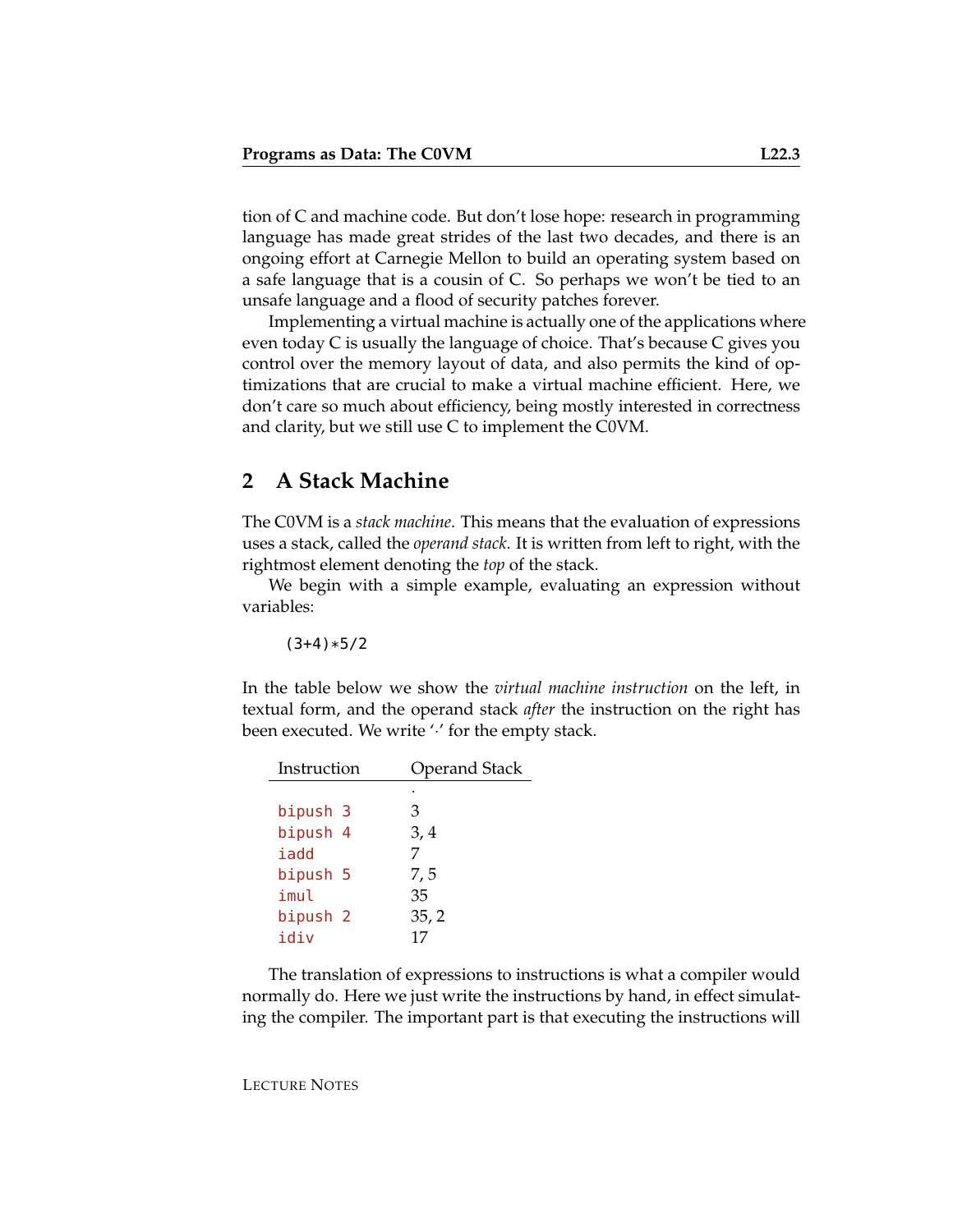compute the correct answer for the expression. We always start with the empty stack and end up with the answer as the only item on the stack.

In the C0VM, instructions are represented as bytes. This means we have at most 256 different instructions. Some of these instructions require more than one byte. For example, the bipush instruction requires a second byte for the number to push onto the stack. The following is an excerpt from the C0VM reference, listing only the instructions needed above.

|                  | $0x10$ bipush $5$ | S.                             | $\rightarrow$ S.b |
|------------------|-------------------|--------------------------------|-------------------|
|                  | <b>Ox60</b> iadd  | $S, x, y \rightarrow S, x+y$   |                   |
| 0x68 imul        |                   | $S, x, y \rightarrow S, x * y$ |                   |
| <b>Ox6C</b> idiv |                   | $S, x, y \rightarrow S, x/y$   |                   |

On the right-hand side we see the effect of the operation on the stack S. Using these instructions, we can translate the program into code.

| Code       | Instruction         | <b>Operand Stack</b> |
|------------|---------------------|----------------------|
|            |                     | ٠                    |
| 10 03      | bipush 3            | 3                    |
| - 04<br>10 | bipush 4            | 3,4                  |
| 60         | iadd                | 7                    |
| 10<br>05   | bipush 5            | 7,5                  |
| 68         | imul                | 35                   |
| 10<br>02   | bipush <sub>2</sub> | 35, 2                |
| 6Ր         | idiv                | 17                   |

In the figure above, and in the rest of these notes, we always show bytecode in hexadecimal form, without the 0x prefix. In a binary file that contains this program we would just see the bytes

10 03 10 04 60 10 05 68 10 02 6C

and it would be up to the C0VM implementation to interpret them appropriately. The file format we use is essentially this, except we don't use binary but represent the hexadecimal numbers as strings separated by whitespace, literally as written in the display above.

# **3 Compiling to Bytecode**

The cc0 compiler provides an option -b to generate bytecode. You can use this to experiment with different programs to see what they translate to. For the simple arithmetic expression from the previous section we could create a file ex1.c0:

```
LECTURE NOTES
```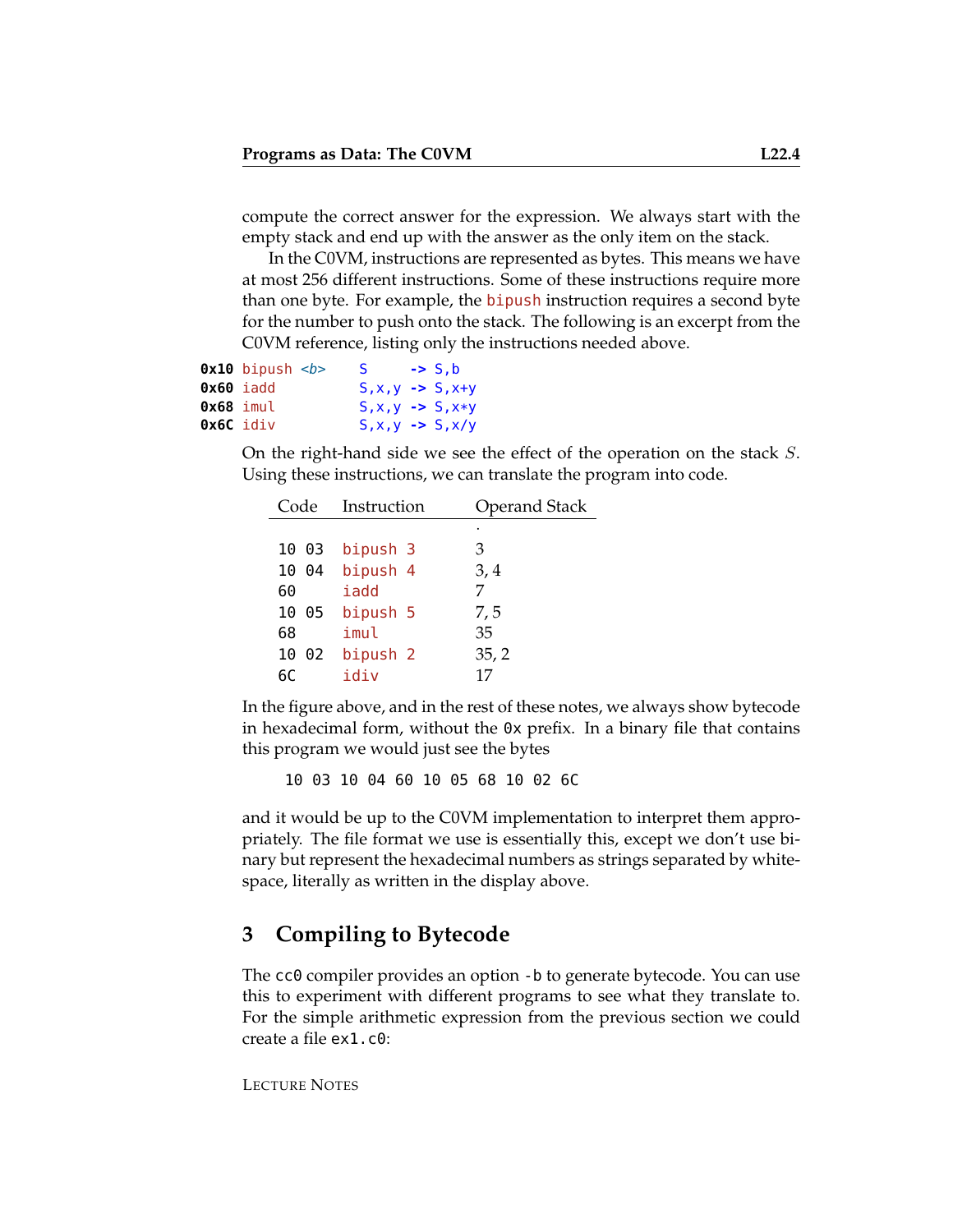```
1 int main () {
2 return (3+4)*5/2;
3 }
```
We compile it with

```
% cc0 -b ex1.c0
```
which will write a file ex1.bc0. In the current version of the compiler, this has the following content:

```
_1 CO CO FF EE \quad # magic number
2 00 0D # version 6, arch = 1 (64 bits)
3
4 00 00 # int pool count
5 # int pool
6
7 00 00 # string pool total size
8 # string pool
9
10 00 01 # function count
11 # function_pool
12
13 # -main14 00 00 # number of arguments = 0
15 00 00 # number of local variables = 0
16 00 0C # code length = 12 bytes
17 \t10 \t03 # bipush 3 # 3
18 \t10 \t04 # bipush 4 # 4
19\ 60 # iadd # (3 + 4)20 10 05 # bipush 5 # 5
21\,68 # imul # ((3 + 4) * 5)22 \t10 \t02 # bipush 2 # 2
23 6C # idiv # (((3 + 4) * 5) / 2)24 B0 # return #
25
26 00 00 # native count
```
<sup>27</sup> **# native pool**

We will explain various parts of this file later on.

It consists of a sequence of bytes, each represented by two hexadecimal digits. In order to make the bytecode readable, it also includes comments. Each comment starts with  $\#$  and extends to the end of the line. Comments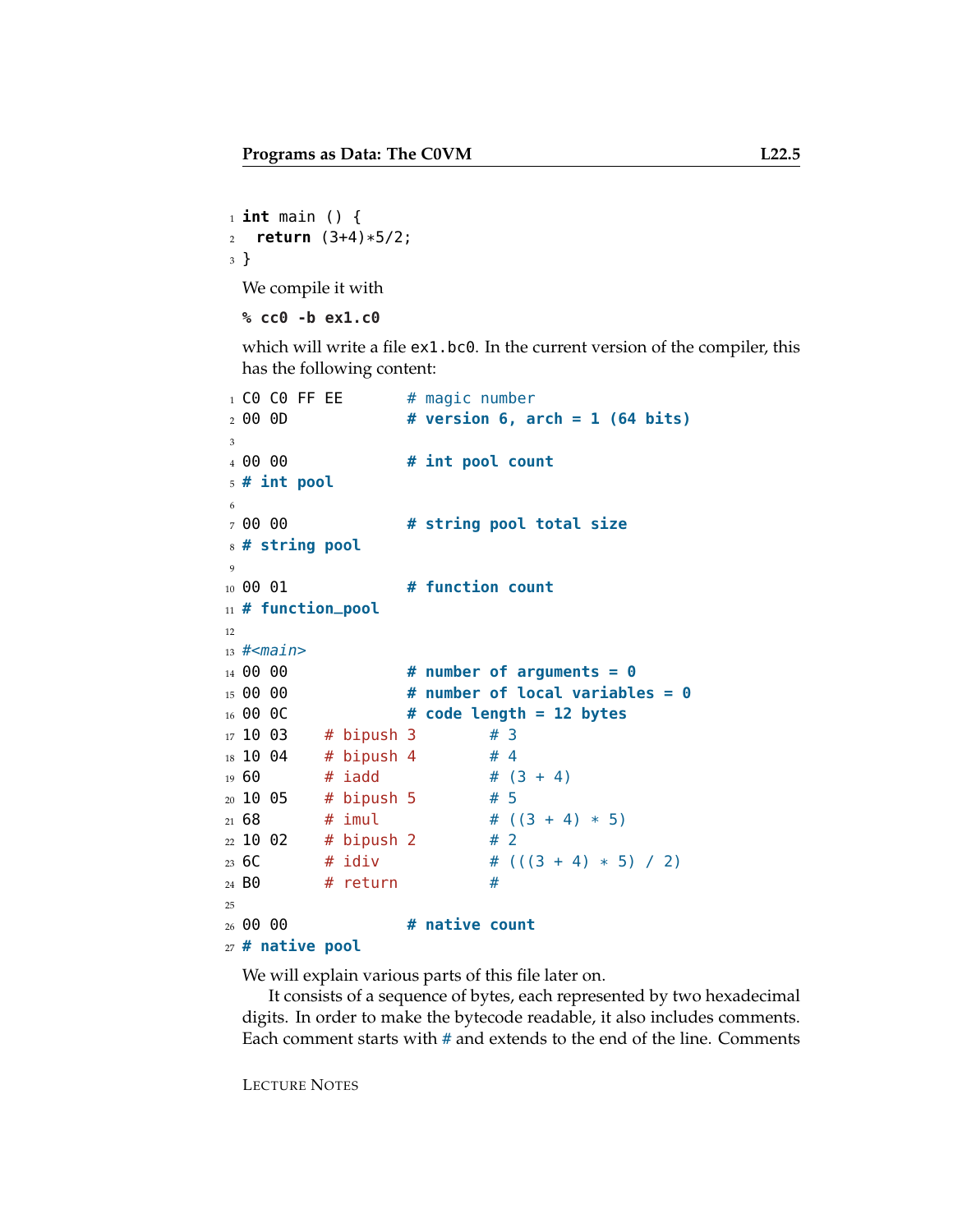are completely ignored by the virtual machine and are there only for you to read.

We focus on the section starting with #<main>. The first three lines

```
13 #\leqmain>14 00 00 # number of arguments = 0
15 00 00 # number of local variables = 0
16 00 0C # code length = 12 bytes
```
tell the virtual machine that the function main takes no arguments, uses no local variables, and its code has a total length of 12 bytes (0x0C in hex). The next few lines embody exactly the code we wrote by hand. The comments first show the virtual machine instruction and then the expression in the source code that was translated to the corresponding byte code.

| $17\,10\,03$                 |  | # bipush 3 | $#$ 3                   |  |
|------------------------------|--|------------|-------------------------|--|
| 18 10 04                     |  | # bipush 4 | #4                      |  |
| 19 60                        |  | # iadd     | # $(3 + 4)$             |  |
| 20 10 05                     |  | # bipush 5 | #5                      |  |
| 21 68                        |  | # imul     | # $((3 + 4) * 5)$       |  |
| 22 10 02                     |  | # bipush 2 | #2                      |  |
| $23\,6C$                     |  | # idiv     | # $(((3 + 4) * 5) / 2)$ |  |
| <sub>24</sub> B <sub>0</sub> |  | # return   | #                       |  |

The return instruction at the end means that the function returns the value that is currently the only one on the stack. When this function is executed, this will be the value of the expression shown on the previous line,  $(((3 + 4) * 5) / 2).$ 

As we proceed through increasingly complex language constructs, you should experiment yourself, writing C0 programs, compiling them to byte code, and testing your understanding by checking that it is as expected (or at least correct).

# **4 Local Variables**

So far, the only part of the *runtime system* that we needed was the local operand stack. Next, we add the ability to handle function arguments and local variables to the machine. For that purpose, a function has an array V containing *local variables*. We can push the value of a local variable onto the operand stack with the vload instruction, and we can pop the value from the top of the stack and store it in a local variable with the vstore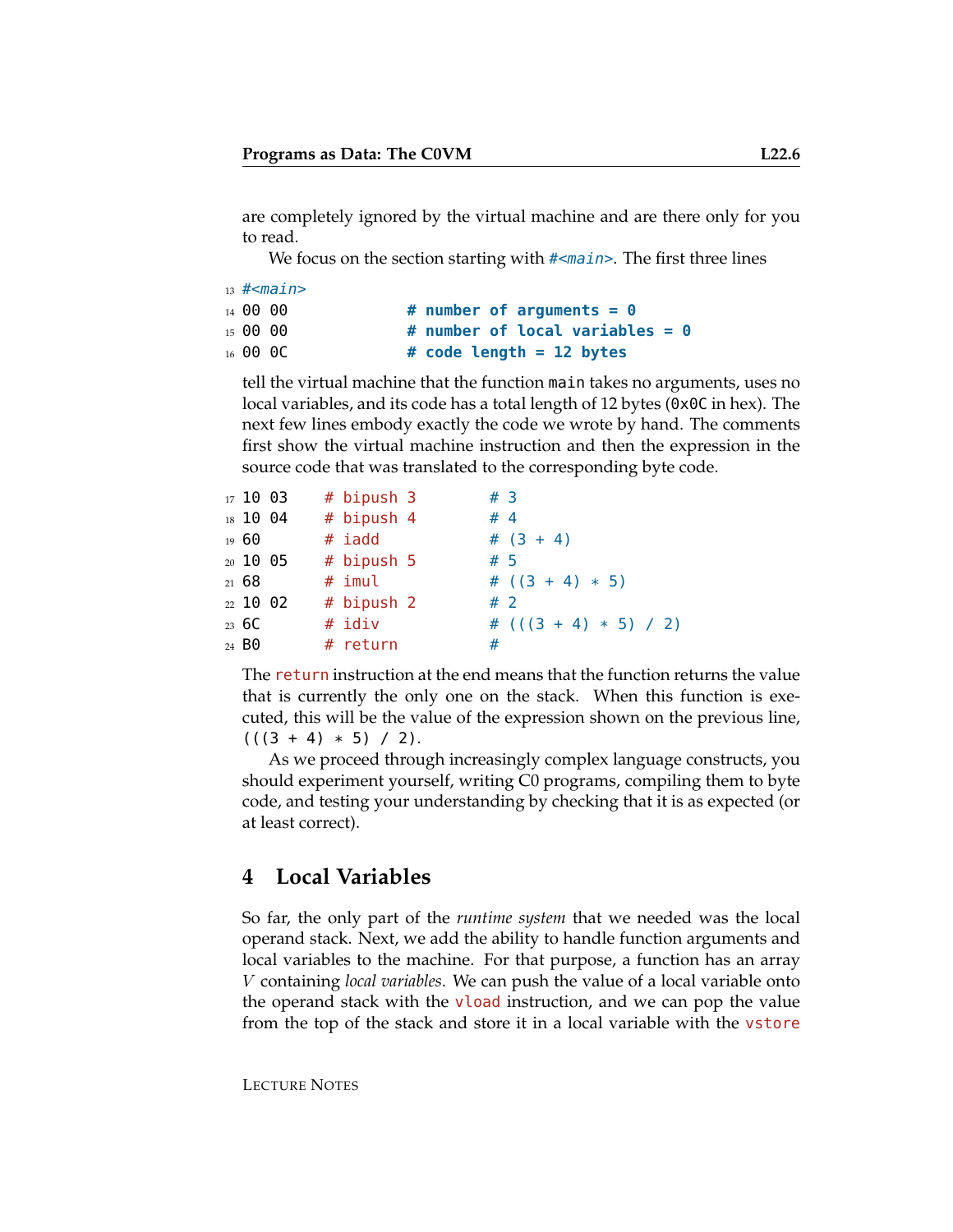instruction. Initially, when a function is called, its arguments  $x_0, \ldots, x_{n-1}$ are stored as local variables  $V[0], \ldots, V[n-1].$ 

Assume we want to implement the function mid.

```
1 int mid(int lower, int upper) {
2 int mid = lower + (upper - lower)/2;
3 return mid;
4 }
```
Here is a summary of the instructions we need

```
0x15 vload \langle i \rangle S -> S, v (v = V[i])
0x36 vstore \langle i \rangle S, v -> S (V[i] = v)
0x64 isub S,x,y -> S,x-y
0xB0 return .,v -> .
```
Notice that for return, there must be exactly one element on the stack. Using these instructions, we obtain the following code for our little function. We indicate the operand stack on the right, using symbolic expressions to denote the corresponding runtime values. The operand stack is not part of the code; we just write it out as an aid to reading the program.

```
_1 #<mid>2 00 02 # number of arguments = 2
3 00 03 # number of local variables = 3
4 00 10 # code length = 16 bytes
5 \t15 \t00 \t# vload 0 \t\# lower
6 15 01 \# vload 1 \# lower, upper
7 15 00 # vload 0 \qquad # lower, upper, lower
8 64 # isub # lower, (upper - lower)
9 10 02 # bipush 2 \# lower, (upper - lower), 2
10 6C # idiv # lower, ((upper - lower) / 2)
_{11} 60 \# iadd \# (lower + ((upper - lower) / 2))
12\ 36\ 02 # vstore 2 # mid = (lower + ((upper - lower) / 2));
13 \t15 \t02 \t# vload 2 \t# mid
14 B0 # return #
```
We can optimize this piece of code, simply removing the last vstore 2 and vload 2, but we translated the original literally to clarify the relationship between the function and its translation.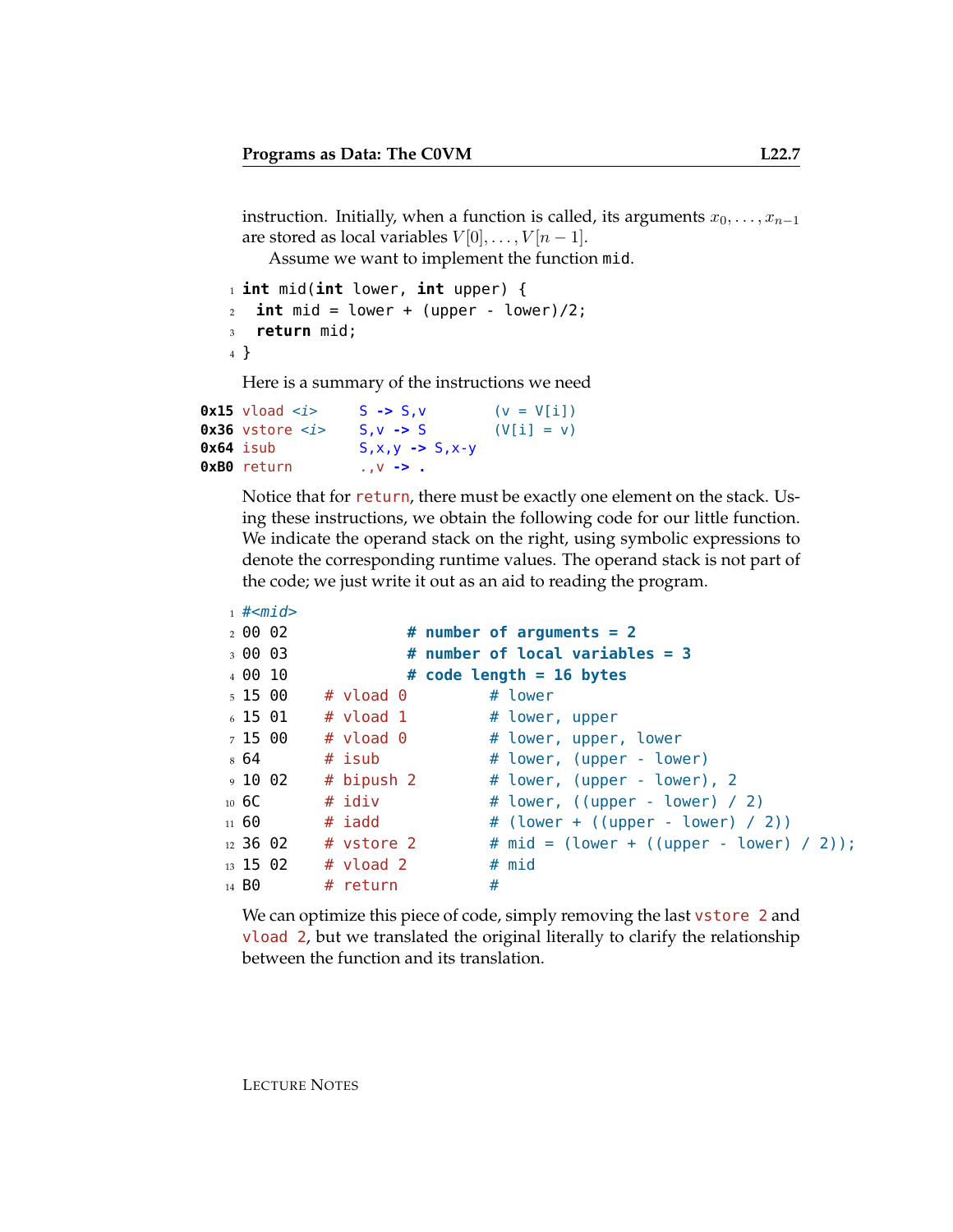# **5 Constants**

So far, the instruction **bipush**  $\langle b \rangle$  is the only way to introduce a constant into the computation. Here, b is a *signed byte*, so that its possible values are  $-128 \le b < 128$ . What if the computation requires a larger constant?

The solution for the C0VM and similar machines is not to include the constant directly as arguments to instructions, but store them separately in the byte code file, giving each of them an index that can be referenced from instructions. Each segment of the byte code file is called a *pool*. For example, we have a pool of integer constants. The instruction to refer to an integer is **ildc** (integer load constant).

**0x13** ildc <c1, c2> S -> S, x:w32  $(x = int\_pool[(c1 < 8) | c2])$ 

The index into the constant pool is a 16-bit unsigned quantity, given in two bytes with the most significant byte first. This means we can have at most  $2^{16} = 65,536$  different constants in a byte code file.

As an example, consider a function that is part of a linear congruential pseudo-random number generator. It generates the next pseudo-random number in a sequence from the previous number.

```
1 int next_rand(int last) {
2 return last * 1664525 + 1013904223;
3 }
4
5 int main() {
6 return next_rand(0xdeadbeef);
7 }
```
There are three constants in this file that require more than one byte to represent: 1664252, 1013904223, and 0xdeadbeef. Each of them is assigned an index in the integer pool. The constants are then pushed onto the stack with the ildc instruction.

```
1 CO CO FF EE # magic number
2 00 0D # version 6, arch = 1 (64 bits)
3
4 00 03 # int pool count
5 # int pool
6 00 19 66 0D
7 3C 6E F3 5F
8 DE AD BE EF
9
```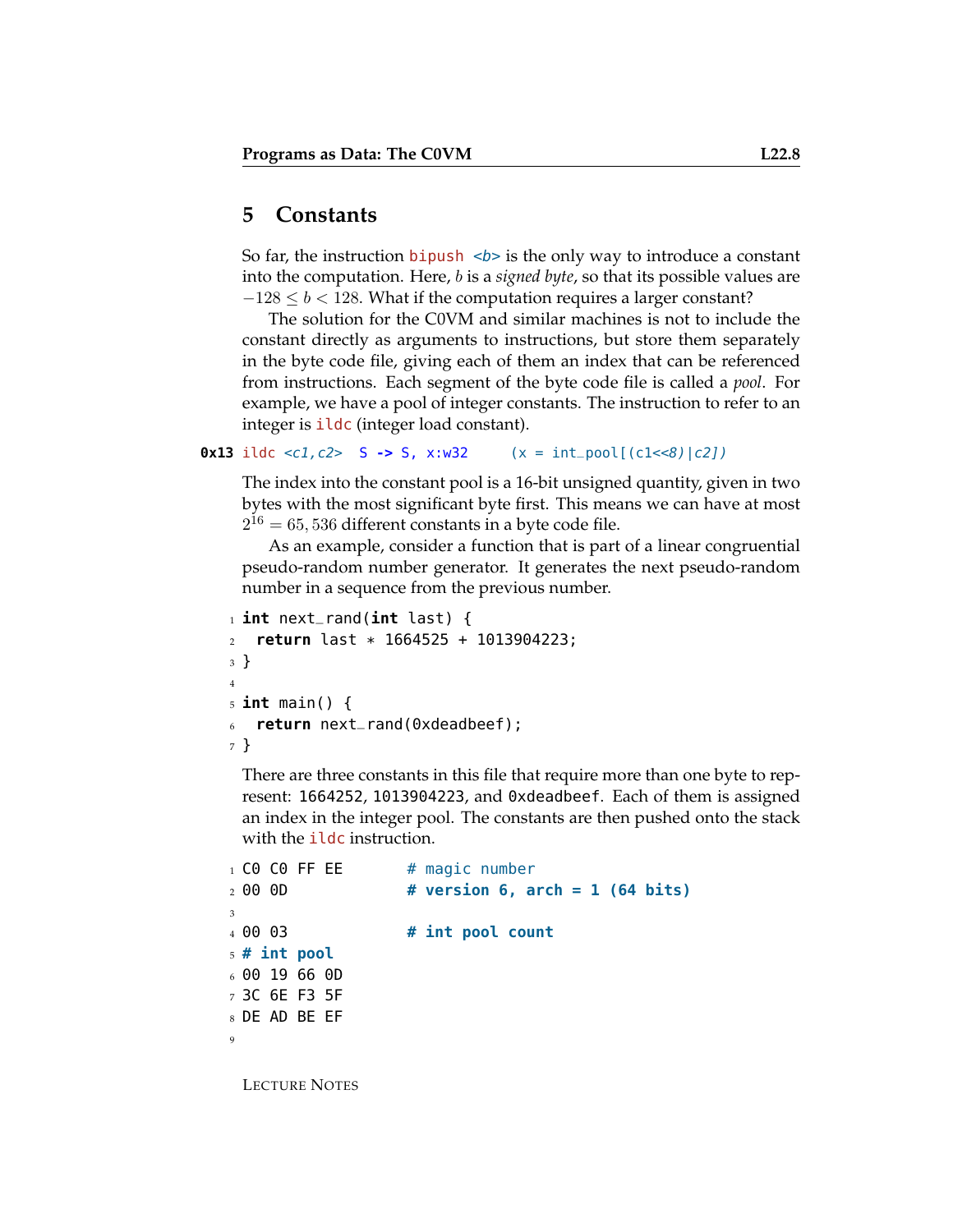```
10 00 00 # string pool total size
11 # string pool
12
13 00 02 # function count
14 # function_pool
15
16 #<main>
17 00 00 # number of arguments = 0
18 00 01 # number of local variables = 1
19 00 07 # code length = 7 bytes
20 \t13 \t00 \t02 \t\# \text{ildc} \t2 \t\# \tC[2] = -55903873721 B8 00 01 # invokestatic 1 # next_rand(-559038737)
22 B0 \# return \#23
24
25 #<next_rand>
26 00 01 # number of arguments = 1
27 00 01 # number of local variables = 1
28 00 0B # code length = 11 bytes
29 15 00 # vload 0 # last
30 \t13 \t00 \t00 \t\# \text{ildc} \t0 \# \t0[0] = 1664525_{31} 68 # imul \# (last * 1664525)
32 \ 13 \ 00 \ 01 \ # \text{ ildc} 1 \qquad \qquad # \ c[1] = 101390422333 60 # iadd # ((last * 1664525) + 1013904223)
34 BO \# return \#35
36 00 00 # native count
```
**# native pool**

The comments denote the *i*th integer in the constant pool by  $c[i]$ .

There are other pools in this file. The *string pool* contains string constants. The *function pool* contains the information on each of the functions, as explained in the next section. The *native pool* contains references to "native" functions, that is, library functions not defined in this file.

# **6 Function Calls**

As already explained, the function pool contains the information on each function which is the number of arguments, the number of local variables, the code length, and then the byte code for the function itself. Each function

```
LECTURE NOTES
```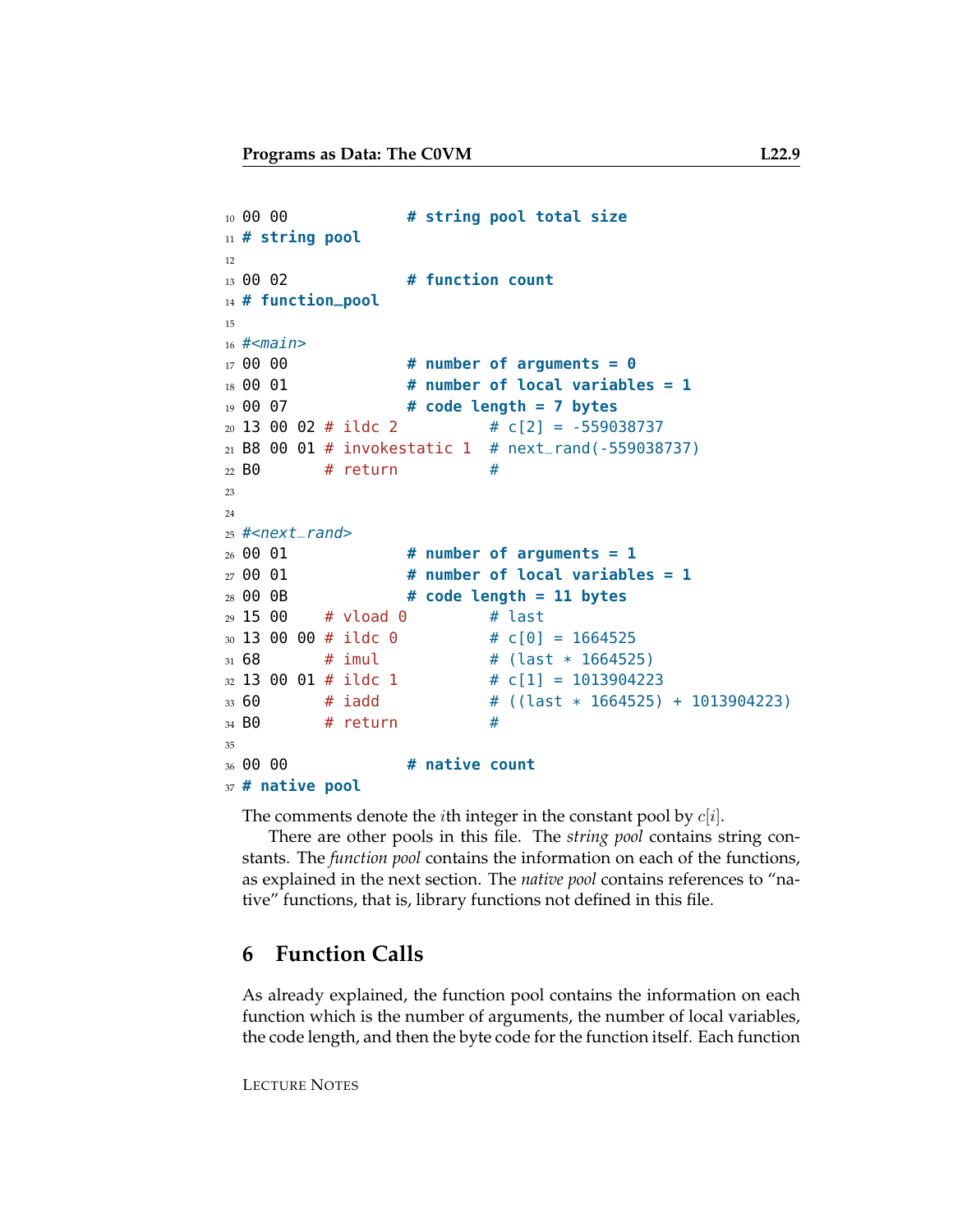is assigned a 16-bit unsigned index into this pool. The main function always has index 0. We call a function with the *invokestatic* instruction.

#### **0xB8** invokestatic <c1,c2> S, v1, v2, ..., vn **->** S, v

We find the function g at function\_pool[c1<<8|c2], which must take n arguments. After  $g(v_1, \ldots, v_n)$  returns, its value will be on the stack instead of the arguments.

Execution of the function will start with the first instruction and terminate with a return (which does not need to be the last byte code in the function). So the description of functions themselves is not particularly tricky, but the implementation of function calls is.

Let's collect the kind of information we already know about the runtime system of the virtual machine. We have a number of *pools* which come from the byte code file. These pools are *constant* in that they never change when the program executes.

Then we have the *operand stack* which expands and shrinks within each function's operation, and the *local variable array* which holds function arguments and the local variables needed to execute the function body.

In order to correctly implement function calls and returns we need one further runtime structure, the *call stack*. The call stack is a stack of so-called *frames*. We now analyze what the role of the frames is and what they need to contain.

Consider the situation where a function  $f$  is executing and calls a function g with n arguments. At this point, we assume that f has pushed the arguments onto the operand stack. Now we need take the following steps:

- 1. Create a new local variable array  $V_q$  for the function  $g$ .
- 2. Pop the arguments from  $f$ 's operand stack  $S_f$  and store them in  $g$ 's local variable array  $V_q[0..n)$ .
- 3. Push on the call stack a frame containing  $V_f$ ,  $S_f$ , and the address of the line of code where execution of  $f$  shall resume when we return. This address is called the *program counter*. We write  $pc<sub>f</sub>$  for it.
- 4. Create a new (empty) operand stack  $S_q$  for g.
- 5. Start executing the code for  $q$ .

When the called function  $g$  returns, its return value is the only value on its operand stack  $S_q$ . We need to do the following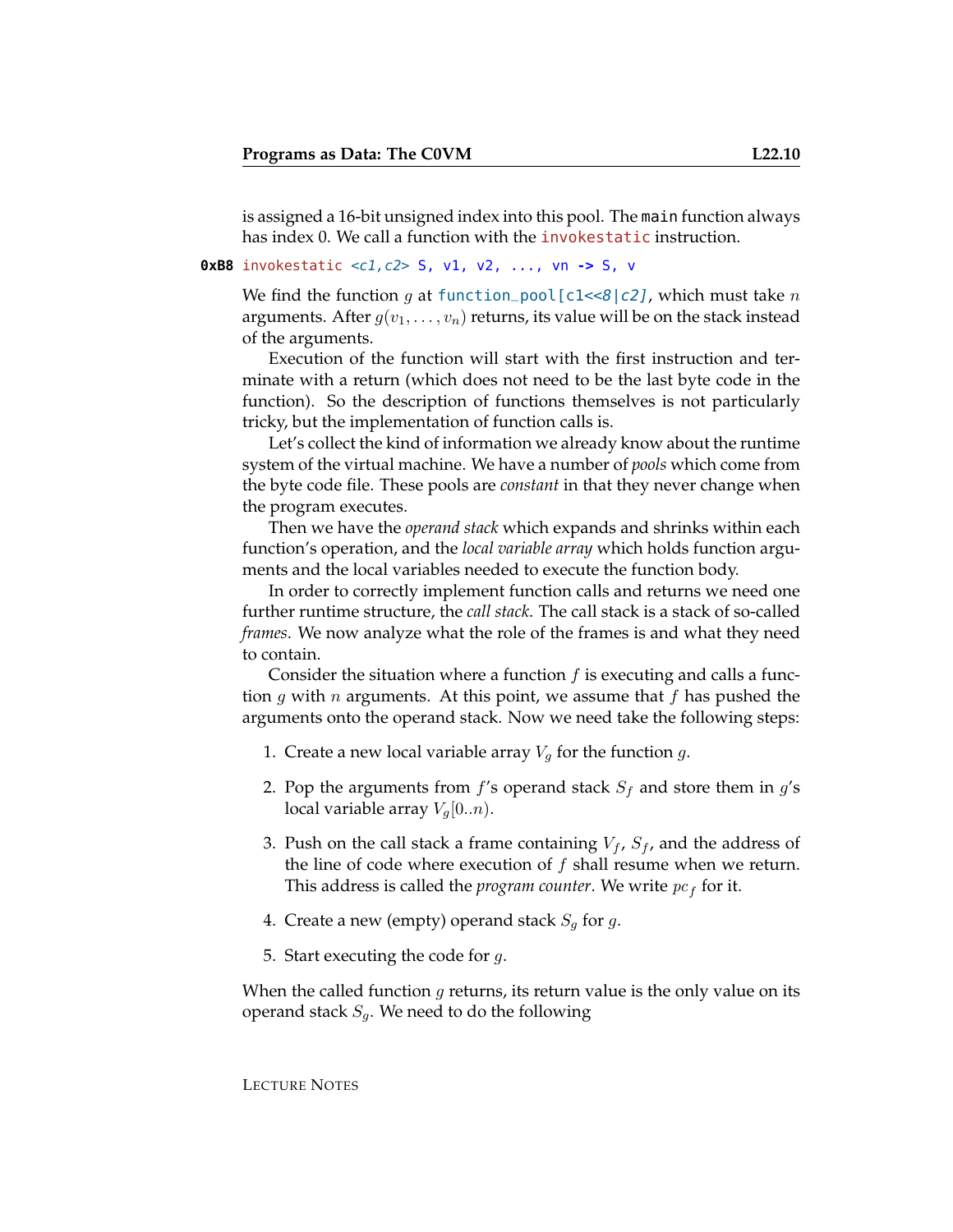- 1. Pop the last frame from the call stack. This frame holds  $V_f$ ,  $S_f$ , and  $pc<sub>f</sub>$  (the return address).
- 2. Take the return value from  $S_g$  and push it onto  $S_f$ .
- 3. Restore the local variable array  $V_f$ .
- 4. Deallocate any structs no longer required.
- 5. Continue with the execution of  $f$  at  $pc_f$ .

Concretely, we suggest that a frame from the call stack contain the following information:

- 1. An array of local variables V .
- 2. The operand stack S.
- 3. A pointer to the function body.
- 4. The return address which specifies where to continue execution.

We recommend that you simulate the behavior of the machine on a simple function call sequence to make sure you understand the role of the call stack.

# **7 Conditionals**

The C0VM does not have if-then-else or conditional expressions. Like machine code and other virtual machines, it has *conditional branches* that jump to another location in the code if a condition is satisfied and otherwise continue with the next instruction in sequence.

```
0x9F if_cmpeq <o1, o2> S, v1, v2 -> S (pc = pc+(o1<<8|o2) if v1 == v2)
0xA0 if_cmpne <o1, o2> S, v1, v2 -> S (pc = pc+(o1<<8|o2) if v1 != v2)
0xA1 if_icmplt <o1,o2> S, x:w32, y:w32 -> S (pc = pc+(o1<<8|o2) if x < y)
0xA2 if_icmpge <o1,o2> S, x:w32, y:w32 -> S (pc = pc+(o1<<8|o2) if x \ge y)
0xA3 if_icmpgt <o1,o2> S, x:w32, y:w32 -> S (pc = pc+(o1<<8|o2) if x > y)
0xA4 if icmple <o1, o2> S, x:w32, y:w32 -> S (pc = pc+(o1<<8|o2) if x \le y)
0xA7 goto <0.02> S -> S (pc = pc+(0.1<8|0.2))
```
As part of the test, the arguments are popped from the operand stack. Each of the branching instructions takes two bytes as arguments which describe a *signed* 16-bit offset. If that is positive we jump forward, if it is negative we jump backward in the program.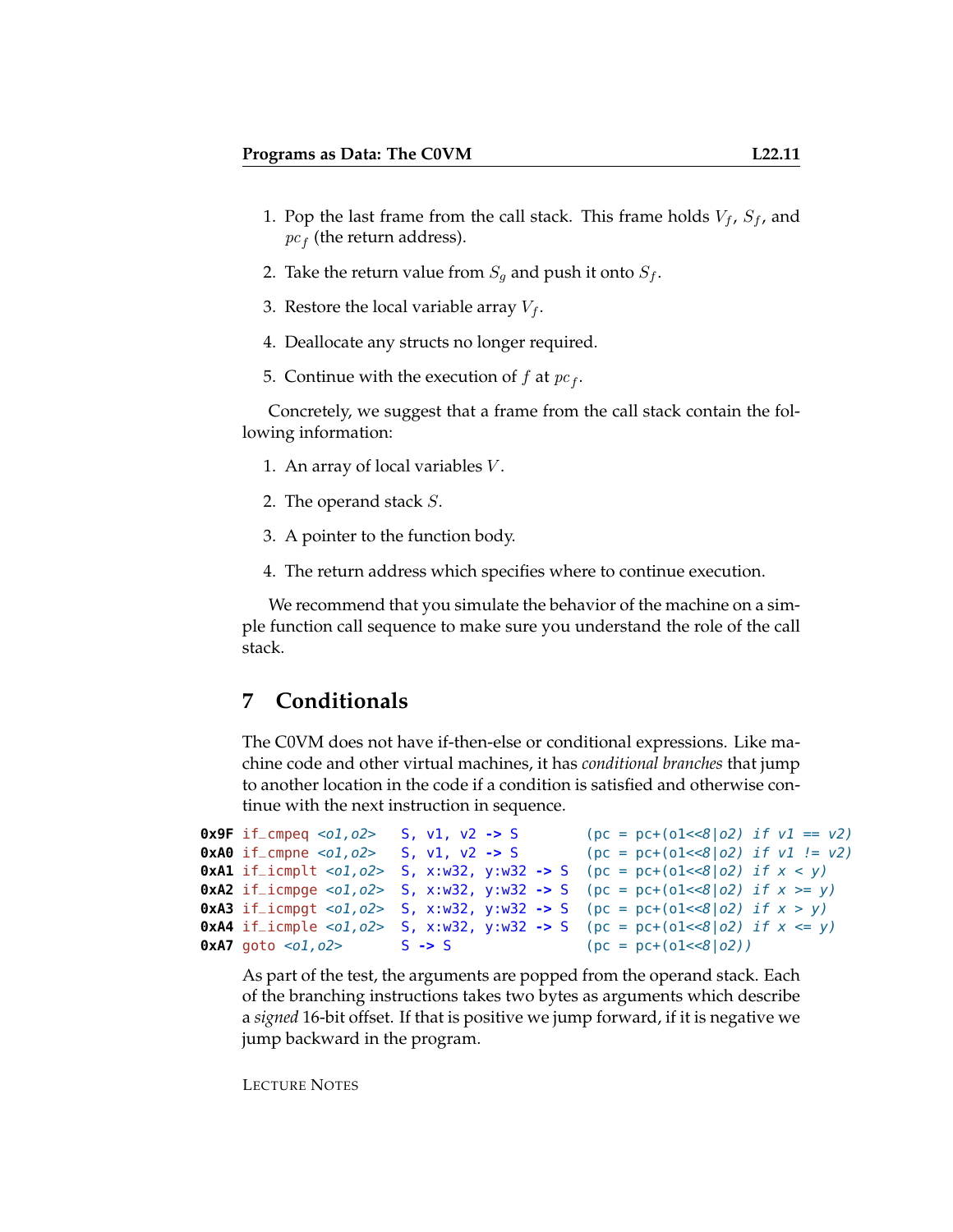As an example, we compile the following loop, adding up odd numbers to obtain perfect squares.

```
1 int main () {
2 int sum = 0;
3 for (int i = 1; i < 100; i += 2)
4 //@loop_invariant 0 <= i && i <= 100;
5 Sum += i;
6 return sum;
7 }
```
The compiler currently produces somewhat idiosyncratic code, so what we show below has been edited to make the correspondence to the source code more immediate.

```
_1 #<main>2 00 00 # number of arguments = 0
3 00 02 # number of local variables = 2
4 00 23 # code length = 35 bytes
5 \t10 \t00 \t# binush 0 \t# 06 36 00 # vstore 0 # sum = 0;
7 10 01 # bipush 1 # 1
8, 36, 01 # vstore 1 # i = 1:
9 # <00:loop>
10 15 01 # vload 1 # i
11 10 64 # bipush 100 # 100
12 A2 00 14 # if_icmpge 20 \# if (i >= 100) goto <01:endloop>
13 15 00 # vload 0 # sum
14 15 01 # vload 1 # i
15\,60 # iadd \, #
16 36 00 # vstore 0 # sum += i;
17 \t15 \t01 # vload 1 # i
18 \t10 \t02 # bipush 2 # 2
19\,60 # iadd \, #
20\ 36\ 01 # vstore 1 # i += 2;
_{21} A7 FF EB # goto -21 # goto <00: loop>
22 \neq <01: endloop>
23 15 00 # vload 0 # sum
24 B0 # return #
```
The compiler has embedded symbolic labels in this code, like  $<00$ : loop> and  $\leq 01$ : endloop> which are the targets of jumps or conditional branches.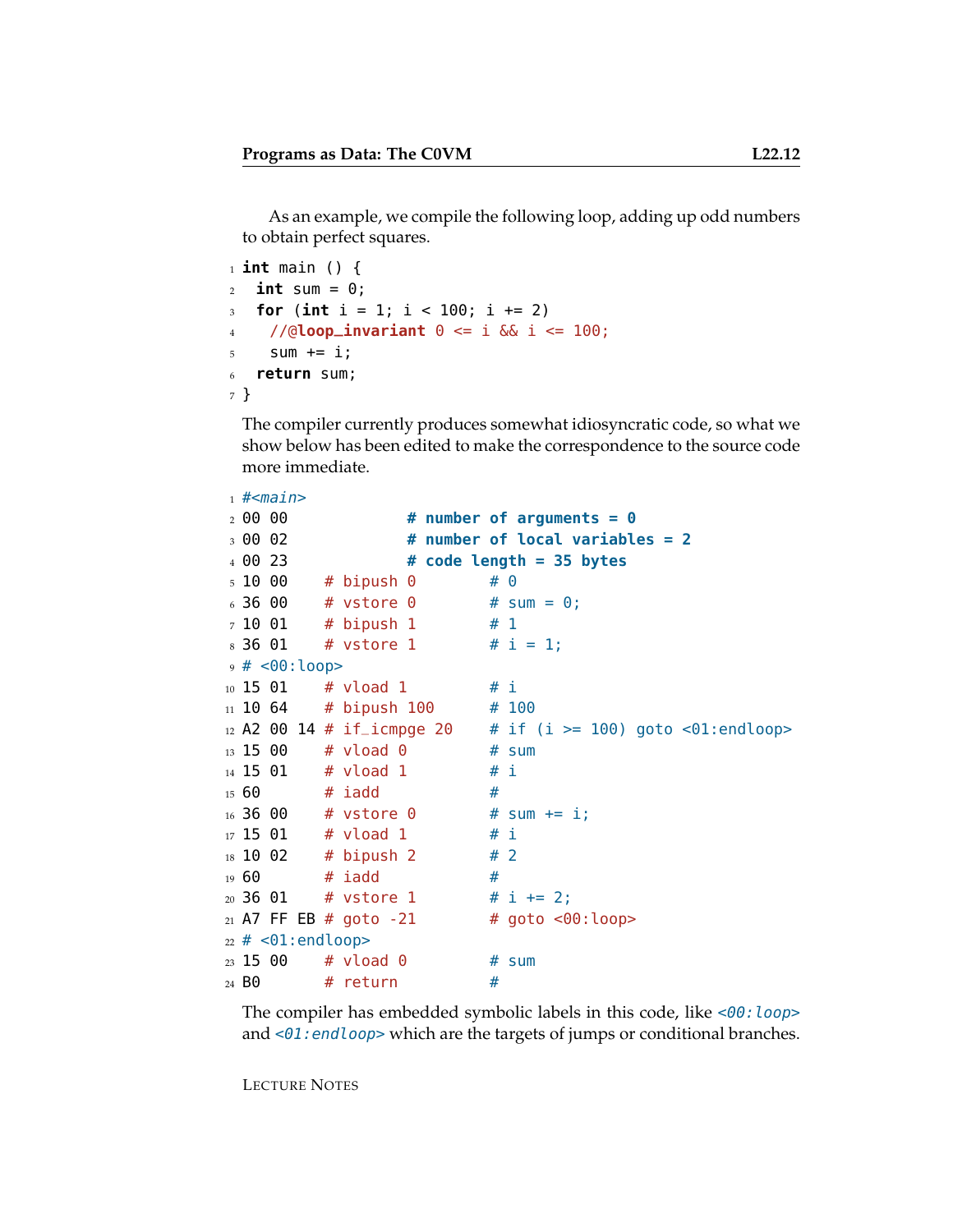In the actual byte code, they are turned into relative offsets. For example, if we count forward 20 bytes, starting from A2 (the byte code of if\_icmpge, the negation of the test  $i < 100$  in the source) we land at  $\langle 01 \rangle$ : endloop which labels the vload  $\theta$  instruction just before the return. Similarly, if we count backwards 21 bytes from A7 (which is a goto), we land at  $\leq 00$ : loop> which starts with vload 1.

# **8 The Heap**

In C0, structs and arrays can only be allocated on the system heap. The virtual machine must therefore also provide a heap in its runtime system. If you implement this in C, the simplest way to do this is to use the runtime heap of the C language to implement the heap of the C0VM byte code that you are interpreting. One can use a garbage collector for C such as libgc in order to manage this memory. We can also sidestep this difficulty by assuming that the C0 code we interpret does not run out of memory.

We have two instructions to allocate memory.

```
0xBB new <s> S -> S, a:* (*a is now allocated, size <s>)
0xBC newarray <s> S, n:w32 -> S, a:* (a[0..n) now allocated)
```
The new instructions takes a size  $s$  as an argument, which is the size (in bytes) of the memory to be allocated. The call returns the address of the allocated memory. It can also fail with an exception, in case there is insufficient memory available, but it will never return NULL. newarray also takes the number  $n$  of elements from the operand stack, so that the total size of allocated space is  $n * s$  bytes.

For a pointer to a struct, we can compute the address of a field by using the aadd f instruction. It takes an unsigned byte offset  $f$  as an argument, pops the address a from the stack, adds the offset, and pushes the resulting address  $a + f$  back onto the stack. If a is null, an error is signaled, because the address computation would be invalid.

**0x62** aaddf <f> S, a:\* **->** S, (a+f):\* (a != NULL; f field offset)

To access memory at an address we have computed we have the mload and mstore family of instructions. They vary, depending on the size of data that are loaded from or stored to memory.

```
0x2E imload S, a: * -> S, x: w32 (x = *a, a != NULL, load 4 bytes)<br>0x2F amload S, a: * -> S, b: * (b = *a, a != NULL, load address)0x2F amload S, a: * -> S, b: * (b = *a, a := NULL, load address)<br>0x4E imstore S, a: *, x: w32 \rightarrow > S (*a = x, a := NULL, store 4 bytes
0x4E imstore S, a:*, x: w32 \rightarrow S (*a = x, a != NULL, store 4 bytes)<br>0x4F amstore S, a:*, b:* -> S (*a = b, a != NULL, store address)
                                                                    (*a = b, a := NULL, store address)
```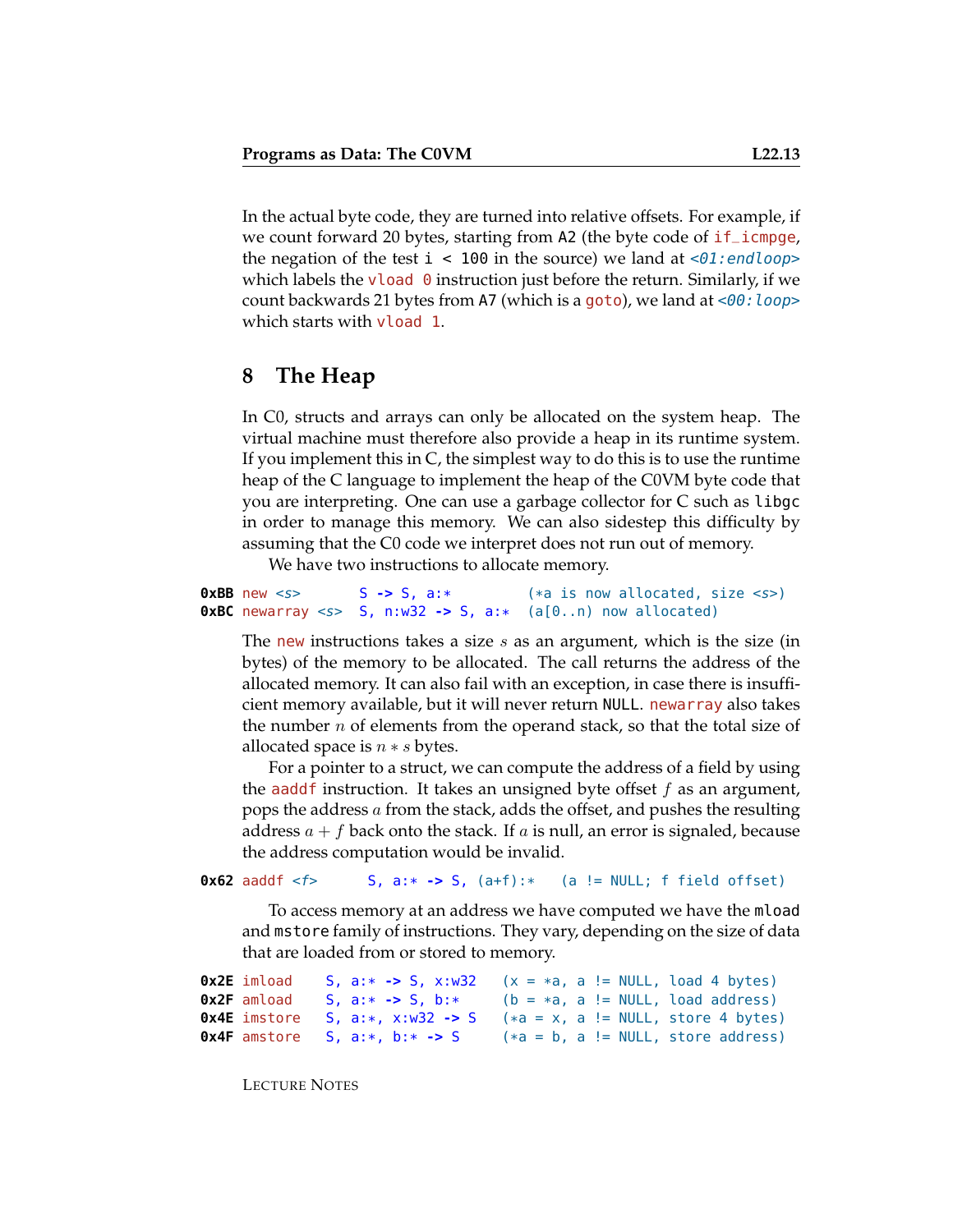They all consume an address from the operand stack. imload reads a 4 byte value from the given memory address and pushes it on the operand stack. imstore pops a 4-byte value from the operand stack and stores it at the given address. The amload and amstore versions load and store and address, respectively. There are also cmload and cmstore explained in the next section for single-byte loads and stores.

As an example, consider the following struct declaration and function.

```
1 struct point {
2 int x;
3 int y;
4 };
5 typedef struct point* point;
6
7 point reflect(point p) {
8 point q = alloc(struct point);
9 \quad q \rightarrow x = p \rightarrow y;10 q - >y = p - >x;11 return q;
12 }
```
The reflect function is compiled to the following code. When reading this code, recall that  $q$ - $\times x$ , for example, stands for  $(*q)$ .  $x$ . In the comments, the compiler writes the address of the  $x$  field in the struct pointed to by  $q$ as &q->x, in analogy with C's address-of operator &.

```
_1 #<reflect>
2 00 01 # number of arguments = 1
3 00 02 # number of local variables = 2
4 00 1B # code length = 27 bytes
5 BB 08 \# new 8 \# alloc(struct point)
6.36 01 # vstore 1 # q = alloc(struct point);
7 15 01 # vload 1 # q
8, 62, 00 # aaddf 0 \# &q->x
9 15 00 # vload 0 # p
10 62 04 # aaddf 4 \# &p->y
11 2E # \text{imload} # \text{p}->y
12 4E # imstore # q->x = p->y;
13 \t15 \t01 \t# vload 1 # q
14 62 04 # aaddf 4 # \&q->y
15 15 00 \# vload 0 \# p
16 62 00 # aaddf 0 # \&p \rightarrow x
```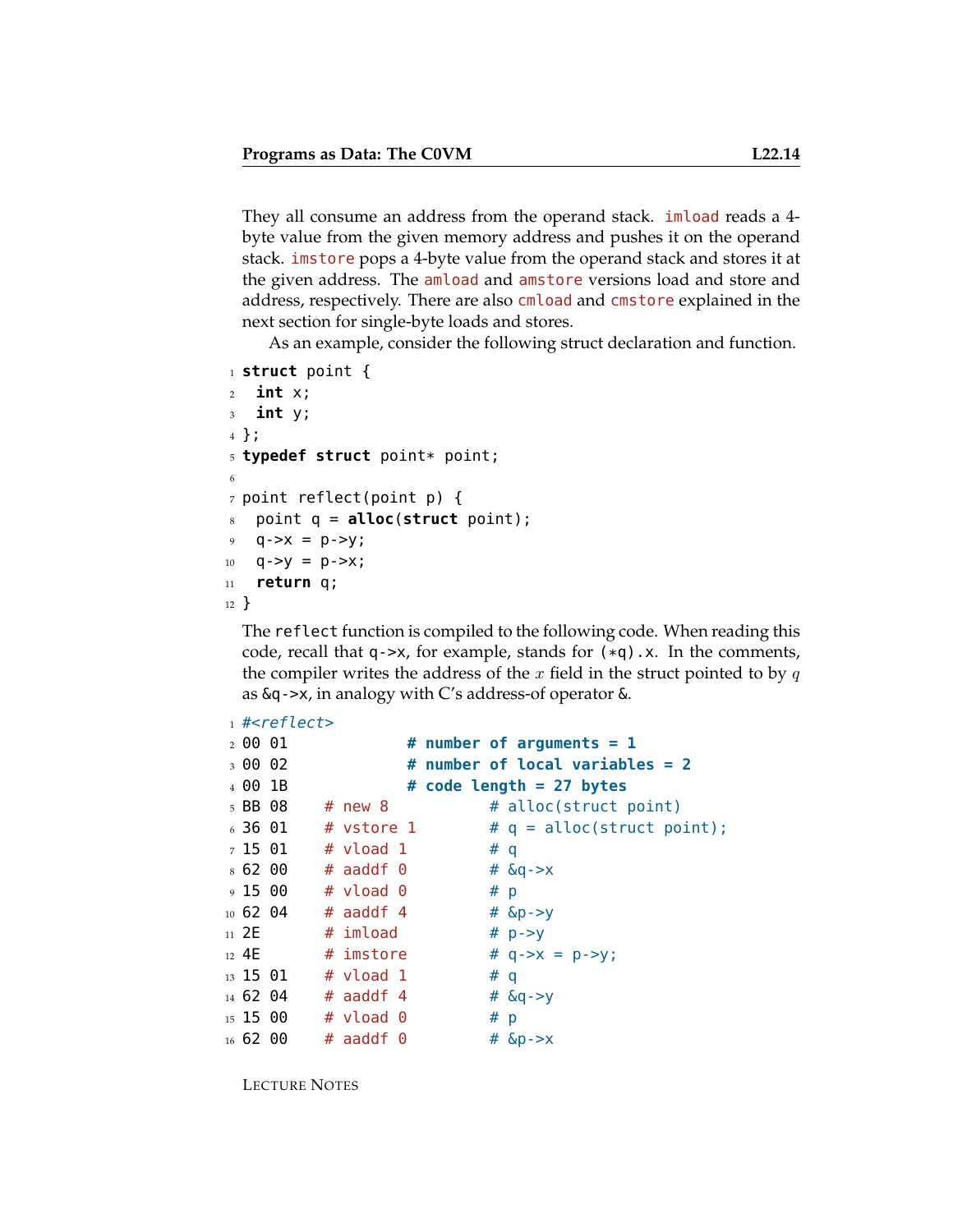```
17 2E \# imload \# p->x
18 4E # imstore # q - >y = p - >x;
19 15 01 # vload 1 # q
20 BO    # return    #
```
We see that in this example, the size of a **struct** point is 8 bytes, 4 each for the x and y fields. You should scrutinize this code carefully to make sure you understands how structs work.

Array accesses are similar, except that the address computation takes an index  $i$  from the stack. The size of the array elements is stored in the runtime structure, so it is not passed as an explicit argument. Instead, the byte code interpreter must retrieve the size from memory. The following is our sample program.

```
1 int main() {
2 int[] A = alloc_array(int, 100);
3 for (int i = 0; i < 100; i++)
4 \qquad A[i] = i;5 return A[99];
6 }
```
Showing only the loop, we have the code below (again slightly edited). Notice the use of aadds to consume A and  $i$  from the stack, pushing  $\&\text{A[i]}$ onto the stack.

```
1 \# <00: loop>
_2 15 01 # vload 1 # i
3 10 64 # bipush 100 # 100
4 9F 00 15 # if_icmpge 21 # if (i >= 100) goto <01:endloop>
5 \t15 \t00 \t# vload 0 \t# A
6 \t15 \t01 # vload 1 # i
7 63 # aadds # \&A[i]8\,15\,01 # vload 1 # i
9 4E # imstore # A[i] = i;
10 \t15 \t01 # vload 1 # i
11 10 01 # bipush 1 \# 112\,60 # iadd #
13 36 01 # vstore 1 # i += 1;
14 A7 FF EA # goto -22 # goto <00:loop>
15 \# <01: endloop>
```
There is a further subtlety regarding booleans and characters stored in memory, as explained in the next section.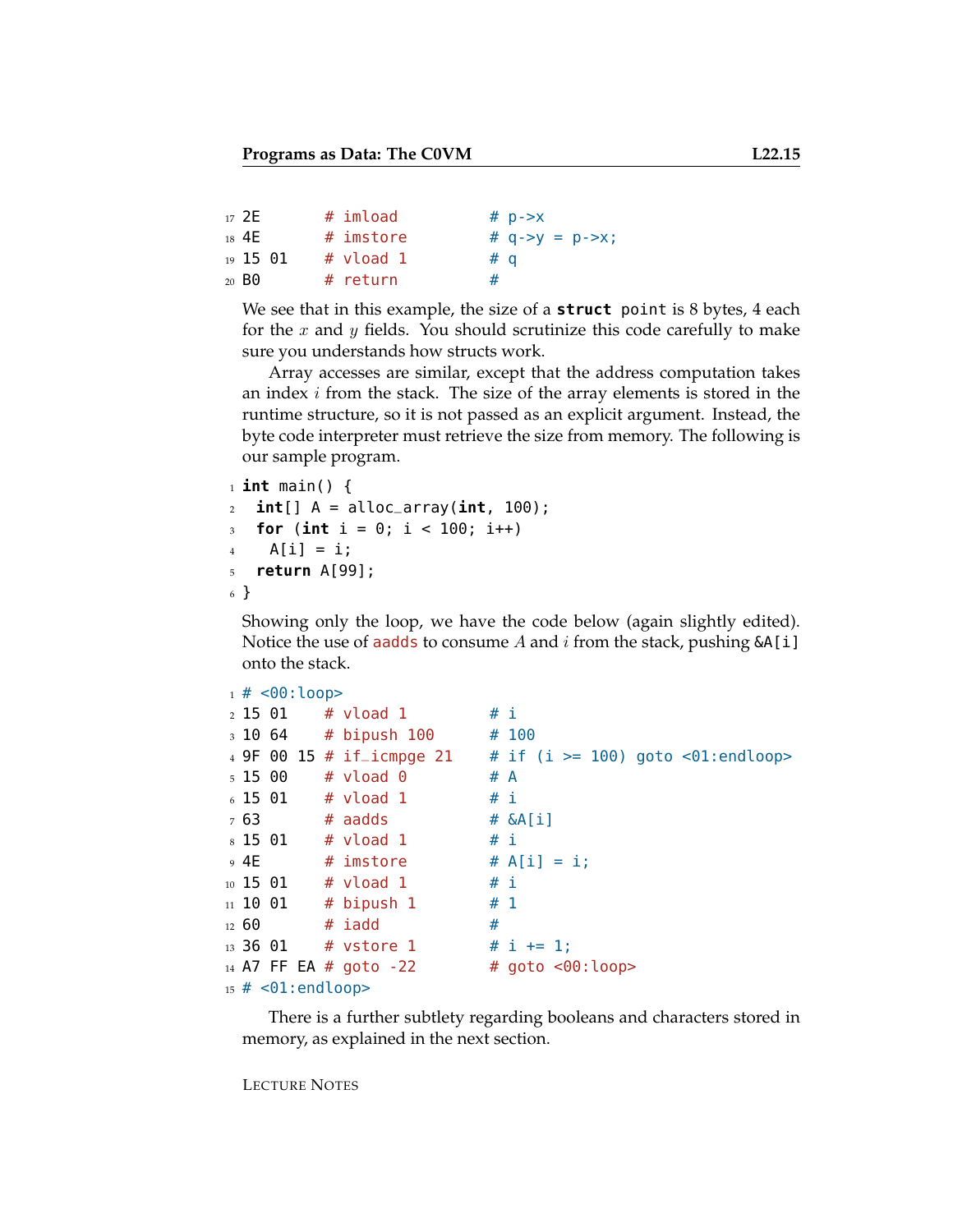# **9 Characters and Strings**

Characters in C0 are ASCII characters in the range from  $0 \leq c < 128$ . Strings are sequences of non-NULL characters. While C0 does not prescribe the representation, we follow the convention of C to represent them as an array of characters, terminated by  $'\0'$  (NUL). Arrays (and therefore strings) are manipulated via their addresses, and therefore add to the types we denote by a:\*.

But what about constant strings appearing in the program? For them, we introduce the *string pool* as another section of the byte code file. This pool consists of a sequence of strings, each of them terminated by  $'\0$ , represented as the byte 0x00. Consider the program

```
1 #use <string>
2 #use <conio>
3
4 int main () {
5 string h = "Hello ";
6 string hw = string_join(h, "World!\n");
  print(hw);
8 return string_length(hw);
9 }
```
There are two string constants, "Hello " and "World!\n". In the byte code file below they are stored in the string pool at index positions 0 and 7.

```
1 CO CO FF EE # magic number
2 00 05 # version 2, arch = 1 (64 bits)
3
4 00 00 # int pool count
5 # int pool
6
7 00 0F # string pool total size
8 # string pool
9 48 65 6C 6C 6F 20 00 # "Hello "
10 57 6F 72 6C 64 21 0A 00 # "World!\n"
```
In the byte code program, we access these strings by pushing their *address* onto the stack using the aldc instruction.

**0x14** aldc <c1,  $c2$ > S  $\rightarrow$  S,  $a$ :\* (a =  $\&$ string\_pool[( $c1$ <8)| $c2$ ])

We can see its use in the byte code for the main function.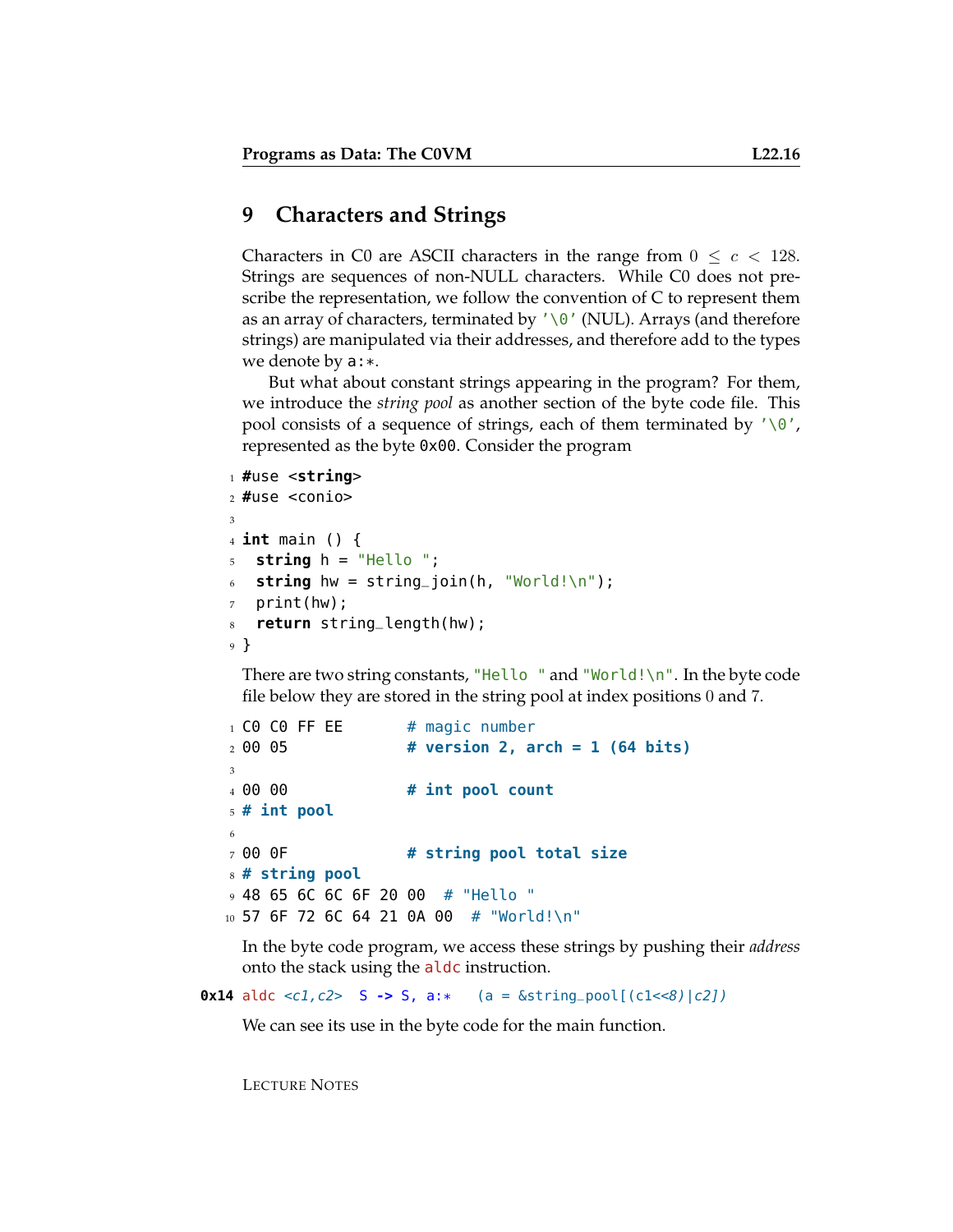```
1 #<main>2 00 00 # number of arguments = 0
3 00 02 # number of local variables = 2
4 00 1B # code length = 27 bytes
5 \t14 \t00 \t00 \t\# \t\n14 \t00 \t0 \# \t5[0] = "Hello "6.3600 # vstore 0 4.6 # h = "Hello ";
7 15 00 # vload 0 # h
8 \t14 \t00 \t07 \t# \t\n14 \t00 \t07 \t\t\t\t\t\t\t 7 \t\t\t\t\t\t 8 \t17 = "World!\n"
9 B7 00 00 # invokenative 0 # string_join(h, "World!\n")
_{10} 36 01 \# vstore 1 \# hw = string_join(h, "World!\n");
11 15 01  # 010ad 1  # 0w12 B7 00 01 # invokenative 1 # print(hw)
13 57 \# pop \# (ignore result)
_{14} 15 01 # vload 1 \# hw
15 B7 00 02 # invokenative 2 # string_length(hw)
16 B0 # return #
```
Another noteworthy aspect of the code is the use of native functions with index 0, 1, and 2. For each of these, the *native pool* contains the number of arguments and an internal index.

| 10003 |               |                   | # native count  |
|-------|---------------|-------------------|-----------------|
|       |               | $2$ # native pool |                 |
|       | 3 00 02 00 4E |                   | # string_join   |
|       | 4 00 01 00 06 |                   | $#$ print       |
|       | 5 00 01 00 4F |                   | # string_length |

There is a further subtle point regarding the memory load and store instructions and their interaction with strings. As we can see from the string pool representation, a character takes only one byte of memory. The operand stack and local variable array maintains all primitive types as 4 byte quantities. We need to mediate this difference when loading or storing characters. Booleans similarly take only one byte, where 0 stands for false and 1 for true. For this purpose, the C0VM has variants of the mload and mstore instructions that load and store only a single byte.

**0x34** cmload S, a:\*  $\rightarrow$  S, x:w32 (x = (w32)(\*a), a != NULL, load 1 byte)<br>**0x55** cmstore S, a:\*, x:w32  $\rightarrow$  S (\*a = x & **0x7f, a != NULL, store 1 byte**)  $(*a = x \& Qx7f, a != NULL, store 1 byte)$ 

As part of the load operation we have to convert the byte to a four-byte quantity to be pushed onto the stack; when writing we have to mask out the upper bits. Because characters c in C0 are in the range  $0 \le c < 128$  and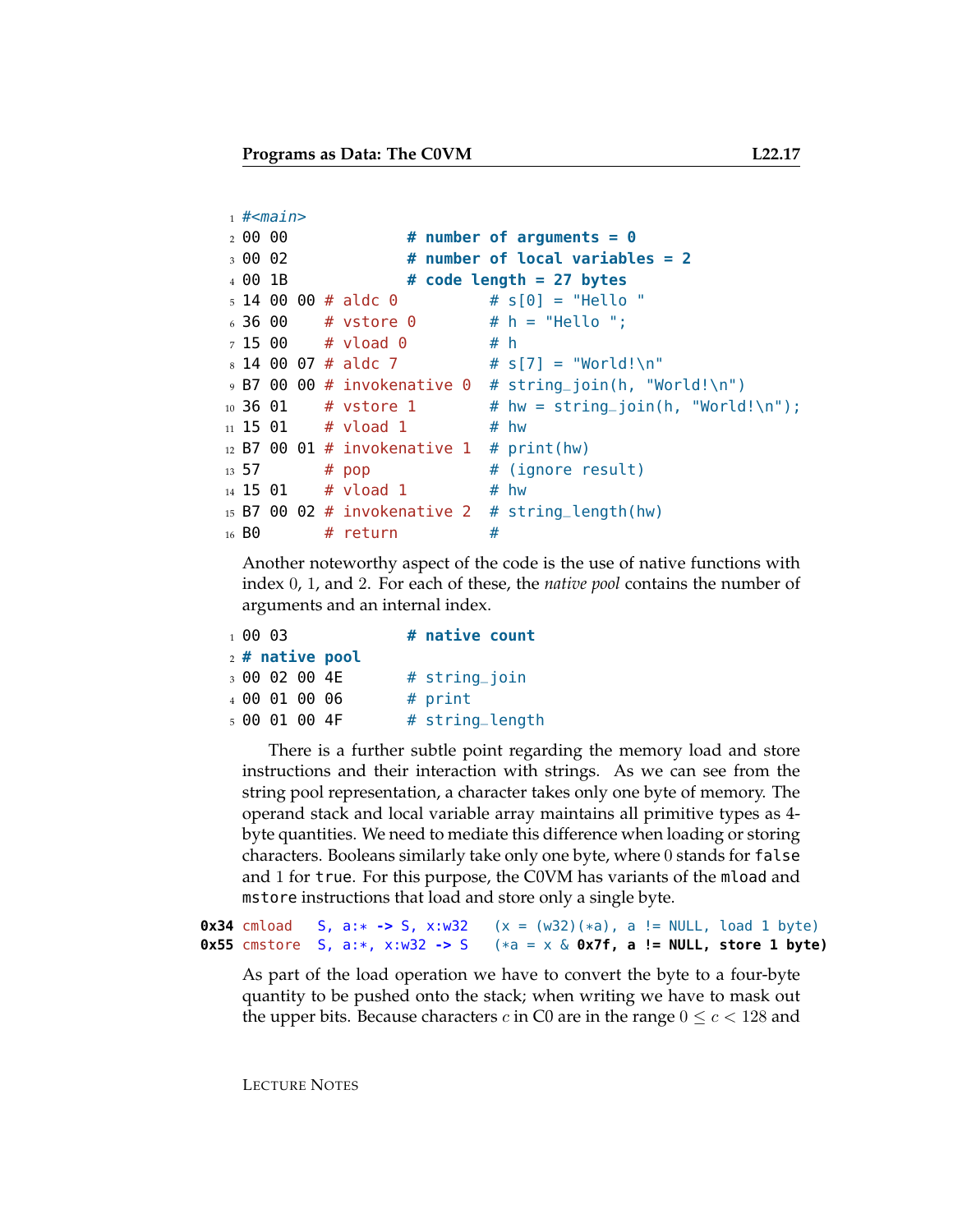booleans are represented by just  $0$  (for false) and  $1$  (for true), we exploit and enforce that all bytes represent 7-bit unsigned quantities.

# **10 Byte Code Verification**

So far, we have not discussed any invariants to be satisfied by the information stored in the byte code file. What *are* the invariants for code, encoded as data? How do we establish them?

We can try to derive this from the program that interprets the bytecode. First, we would like to check that there is a valid instruction at every address we can reach when the program is executed. This is slightly complicated by forward and backward conditional branches and jumps, but overall not too difficult to check. We also want to check that all local variables used are less that num\_vars, so that references  $V[i]$  will always be in bounds. Further, we check that when a function returns, there is exactly one value on the stack. This is more difficult to check, again due to conditional branches and jumps, because the stack grows and shrinks. As part of this we should also verify that at any given instruction there are enough items on the stack to execute the instruction, for example, at least two for iadd.

These and a few other checks are performed by *byte code verification* of the Java Virtual Machine (JVM). The most important one we omitted here is *type checking*. It is not relevant for the C0VM because we simplified the file format by eliminating type information. After byte code verification, a number of runtime checks can be avoided because we have verified statically that they cannot occur. Realistic byte code verification is far from trivial, but we see here that it just establishes a data structure invariant for the byte code interpreter.

It is important to recognize that there are limits to what can be done with bytecode verification before the code is executed. For example, we can not check in general if division might try to divide by 0, or if the program will terminate. There is a lot of research in the area of programming languages concerned with pushing the boundaries of static verification, including here at Carnegie Mellon University. Perhaps future instances of this course will benefit from this research by checking your C0 program invariants, at least to some extent, and pointing out bugs before you ever run your program just like the parser and type checker do.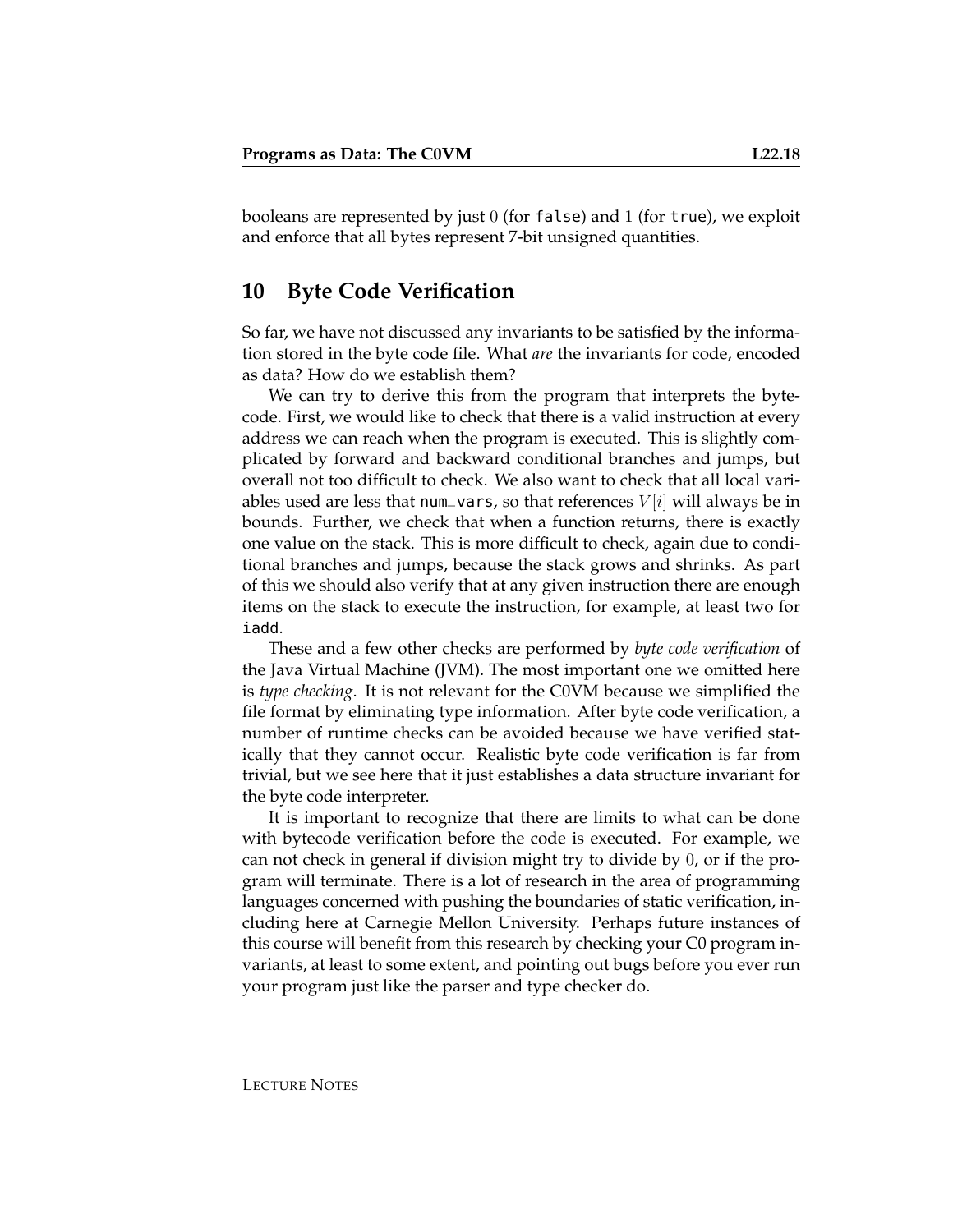# **11 Implementing the C0VM**

For some information, tips, and hints for implementing the C0VM in C we refer the reader to the the C0VM writeup and starter code.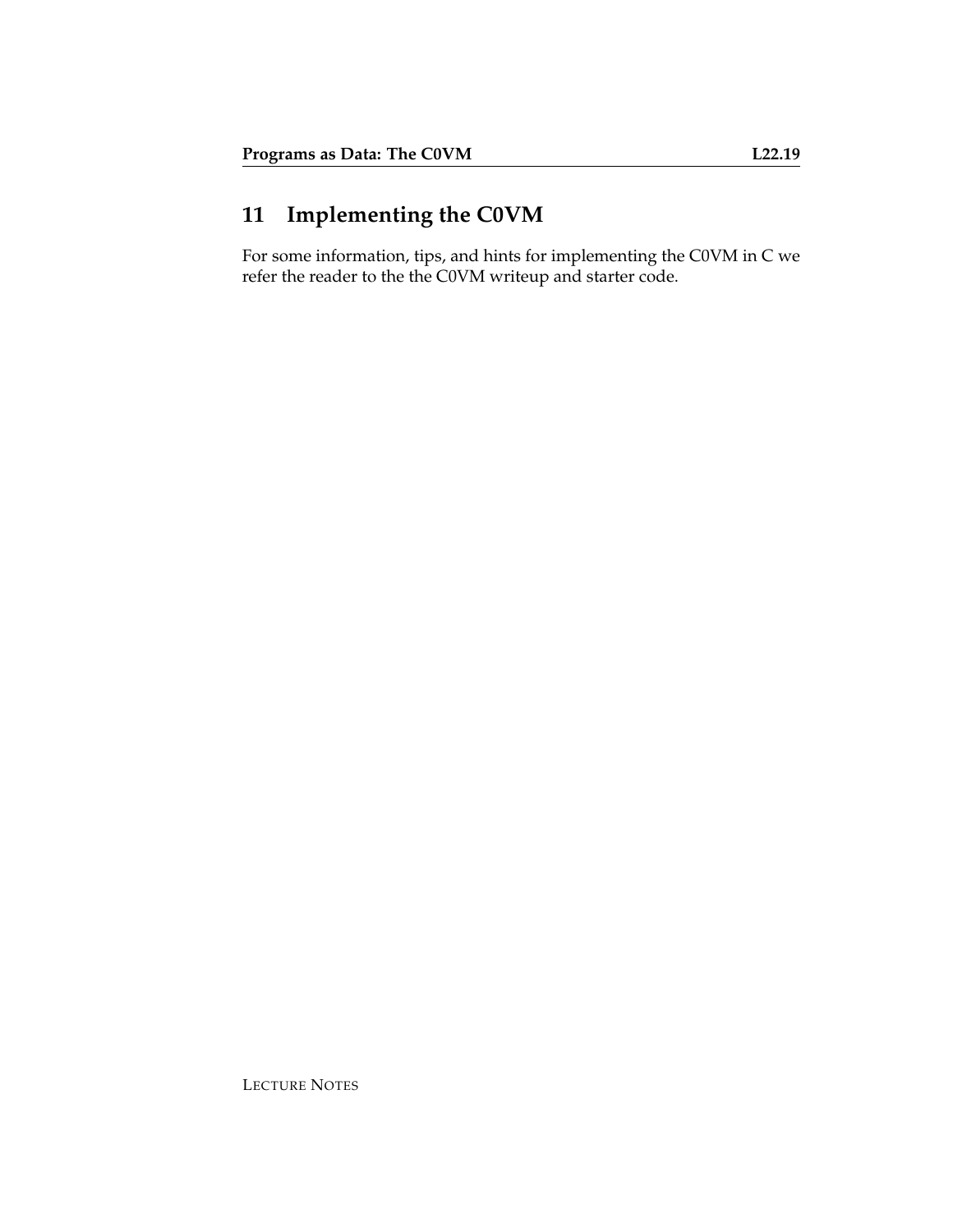# **12 C0VM Instruction Reference**

C0VM Instruction Reference

```
S = operand stack
V = local variable array, V[0..num_vars)
Instruction operands:
<i> = local variable index (unsigned)

<s> = element size in bytes (unsigned)
<f> = field offset in struct in bytes (unsigned)
<<> = <c1, c2> = pool index = (c1<<8|c2) (unsigned)\langle 0 \rangle = \langle 01, 02 \rangle = pc offset = (01 \langle 8 | 02 \rangle) (signed)
Stack operands:
a : * = address ("reference")x, i, n : w32 = 32 bit word representing an int, bool, or char ("primitive")
v = arbitrary value (v:* or v:w32)
Stack operations
0x59 dup S, v -> S, v, v
0x57 pop 5, v -> S
0x5F swap 5, v1, v2 -> 5, v2, v1
Arithmetic
0x60 iadd S, x:w32, y:w32 -> S, x+y:w32
0x7E iand S, x:w32, y:w32 -> S, x&y:w32
0x6C idiv S, x:w32, y:w32 -> S, x/y:w32
0x68 imul S, x:w32, y:w32 -> S, x*y:w32
0x80 ior S, x:w32, y:w32 -> S, x|y:w32
0x70 irem S, x:w32, y:w32 -> S, x%y:w32
0x78 ishl S, x:w32, y:w32 -> S, x<<y:w32
0x7A ishr S, x:w32, y:w32 -> S, x>>y:w32
0x64 isub S, x:w32, y:w32 -> S, x-y:w32
0x82 ixor S, x:w32, y:w32 -> S, x^y:w32
Local Variables
0x15 vload \langle i \rangle S \langle i \rangle S, v \vee v = V[i]
```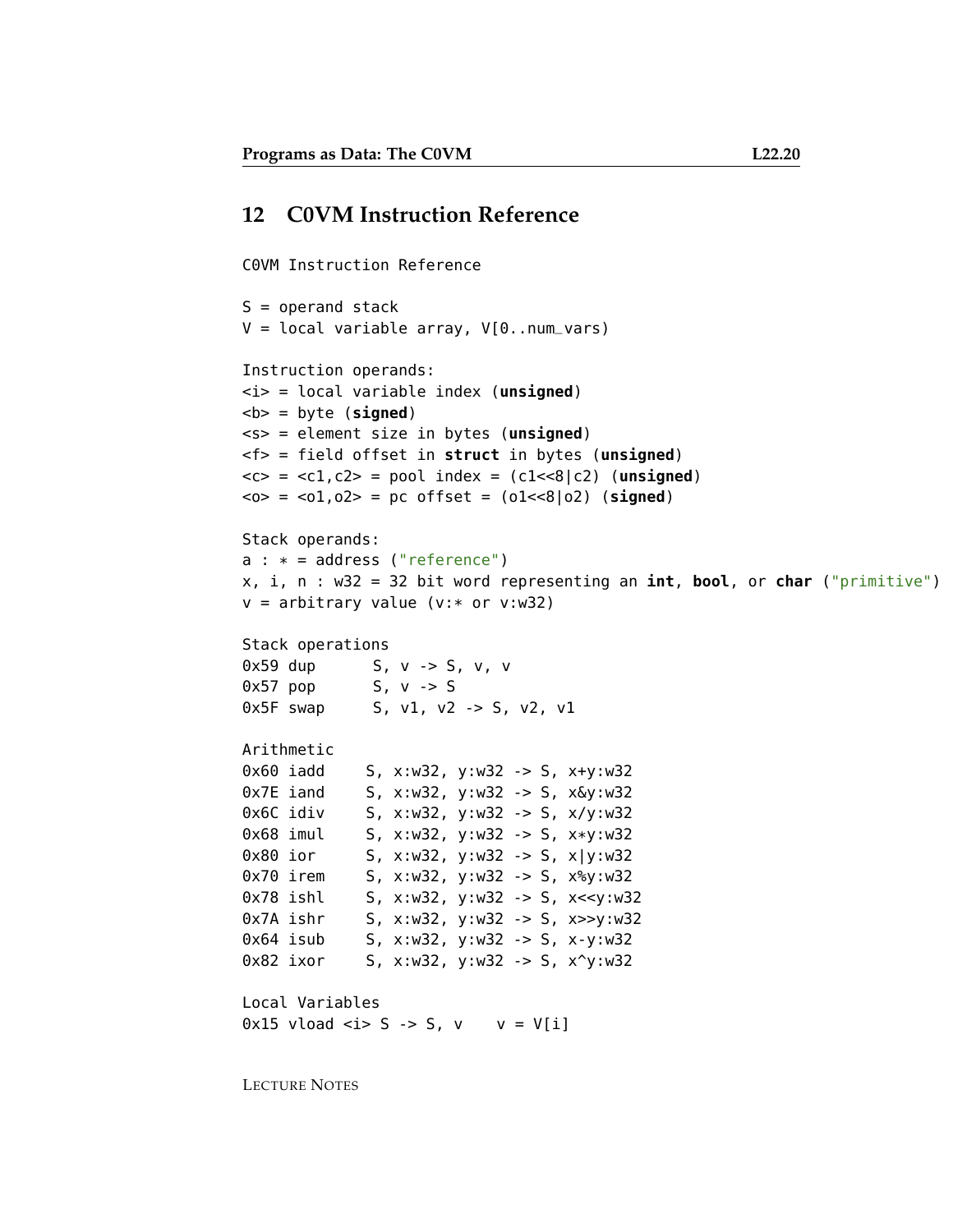```
0x36 vstore \langle i \rangle S, v \langle i \rangle S V[i] = v
Constants
0x01 aconst_null S -> S, null:*
0x10 bipush  -> S, x:w32 (x = (w32)b, sign extended)
0x13 ildc <c1,c2> S -> S, x:w32 (x = int_pool[(c1<<8)|c2])
0x14 aldc <c1, c2> S -> S, a:* (a = \&string_pool[(c1<<8)|c2])
Control Flow
0 \times 00 nop S \rightarrow S0x9F if_cmpeq <o1,o2> S, v1, v2 -> S (pc = pc+(o1<<8|o2) if v1 == v2)
0xA0 if_cmpne <o1,o2> S, v1, v2 -> S (pc = pc+(o1<<8|o2) if v1 != v2)
0xA1 if_icmplt <o1,o2> S, x:w32, y:w32 -> S (pc = pc+(o1<<8|o2) if x < y)
0xA2 if_icmpge <o1,o2> S, x:w32, y:w32 -> S (pc = pc+(o1<<8|o2) if x \ge y)
0xA3 if_icmpgt <o1,o2> S, x:w32, y:w32 -> S (pc = pc+(o1<<8|o2) if x > y)
0xA4 if_icmple <o1,o2> S, x:w32, y:w32 -> S (pc = pc+(o1<<8|o2) if x \le y)
0xA7 goto <01,02> S -> S (pc = pc+(01<8|02))
0xBF athrow S, a: * -> S (c0_user_error(a))
0 \times CF assert S, \times : w32, a:* \rightarrow S (c0_assertion_failure(a) if \times = 0)
Functions
0xB8 invokestatic <c1,c2> S, v1, v2, ..., vn -> S, v
                     (function\_pool[c1<<8|c2] \implies g, g(v1,...,vn) = v)0xB0 return ., v -> . (return v to caller)
0xB7 invokenative <c1,c2> S, v1, v2, ..., vn -> S, v
                     (native\_pool[c1<<8|c2] \implies g, g(v1,...,vn) = v)Memory
0xBB new \langle s \rangle S \langle s \rangle S, a:* \langle * \rangle is now allocated, size \langle s \rangle0xBC newarray <s> S, n:w32 -> S, a:* (a[0..n) now allocated,
                                   each array element has size <s>)
0xBE arraylength S, a:* -> S, n:w32 (n = \length(a))
0x62 aaddf <f> S, a:* -> S, (a+f):*(a != NULL; f field offset in bytes)
0x63 aadds S, a:*, i:w32 -> S, (a->elems+s*i):*
                              (a != NULL, 0 \le i \le \lambda and (1))
0x34 cmload S, a:* \rightarrow S, x:w32 (x = (w32)(*a), a != NULL, load 1 byte)
0x55 cmstore S, a:*, x:w32 -> S (*a = x \& 0x7f, a != NULL, store 1 byte)
```